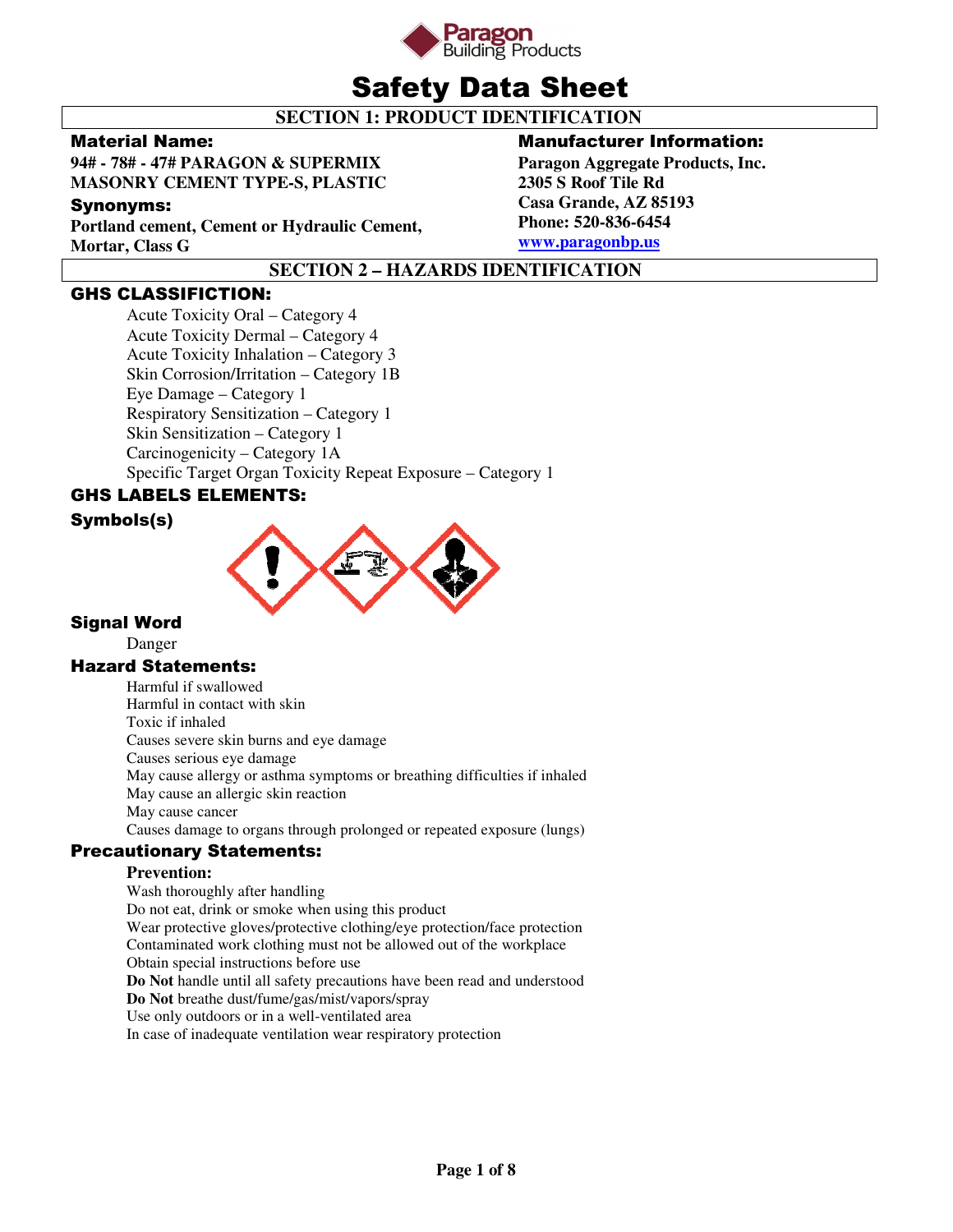

# **SECTION 2 – HAZARDS IDENTIFICATION (CONT.)**

### Precautionary Statements:

#### **Response:**

**If swallowed:** Rinse mouth, **DO NOT** induce vomiting. Immediately call a poison center/doctor.

**If on skin (or hair:** Take off immediately all contaminated clothing. Rinse skin with water/shower. Immediately call a poison center or doctor/physician. Wash contaminated clothing before reuse.

**If inhaled:** Remove victim to fresh air and keep at rest in a position comfortable for breathing. If experiencing respiratory symptoms, call a poison center or doctor/physician.

**If in eye:** Rinse cautiously with water for several minutes. Remove contact lenses, if present and easy to do, continue rinsing, immediately call a poison center/doctor.

#### **Storage:**

 Store in a well-ventilated place Store in an appropriate container or containment structure

#### **Disposal:**

Dispose of contents/container in accordance with local/regional/international regulations

### **SECTION 3 – COMPOSITION / INFORMATION ON INGREDIENTS**

#### **Chemical Name and Synonyms:**

| Component                  | $CAS \#$   | Percent   |
|----------------------------|------------|-----------|
| Cement, Portland Chemicals | 65997-15-1 | 78-95     |
| Limestone                  | 1317-65-3  | $0 - 15$  |
| Gypsum(Ca(So4)2H2O)        | 13397-24-5 |           |
| Ouartz                     | 14808-60-7 | $0 - 0.3$ |

# Component Information/Information on Non-Hazardous Components General Product Information:

**Trace Elements:** Masonry Type-S, Plastic cement is made from materials mined from earth and is processed using energy provided by fuels. Trace amounts of naturally occurring, potentially harmful chemical might be detected during chemicals analysis. For example, Portland cement may contain up to 1.50% insoluble residue, some of which may be free crystalline silica. Other trace constituents may include calcium oxide, free magnesium oxide, potassium and sodium sulfate compounds, and trace metal compounds.

# **SECTION 4 – FIRST AID MEASURES**

#### First Aid Eyes:

Immediately flush eye thoroughly with water. Continue flushing eye for a least 15 minutes, including under lids, to remove all particles. Call a physician immediately.

# First Aid Skin:

Wash skin with cool water and pH-neutral soap or mild detergent. Seek medical treatment if irritation or inflammation develops or persist. Seek medical treatment in the event of burns.

#### First Aid Inhalation:

Remove person to fresh air. If breathing is difficult, administer oxygen. If not breathing, give artificial respiration. Seek medical help if coughing and other symptoms do subside. Inhalation of large amounts of Masonry Type-S, Plastic cement requires immediate medical attention.

#### First Aid Ingestion:

Do not induce vomiting. If conscious, have the victim drink plenty of water and call physician.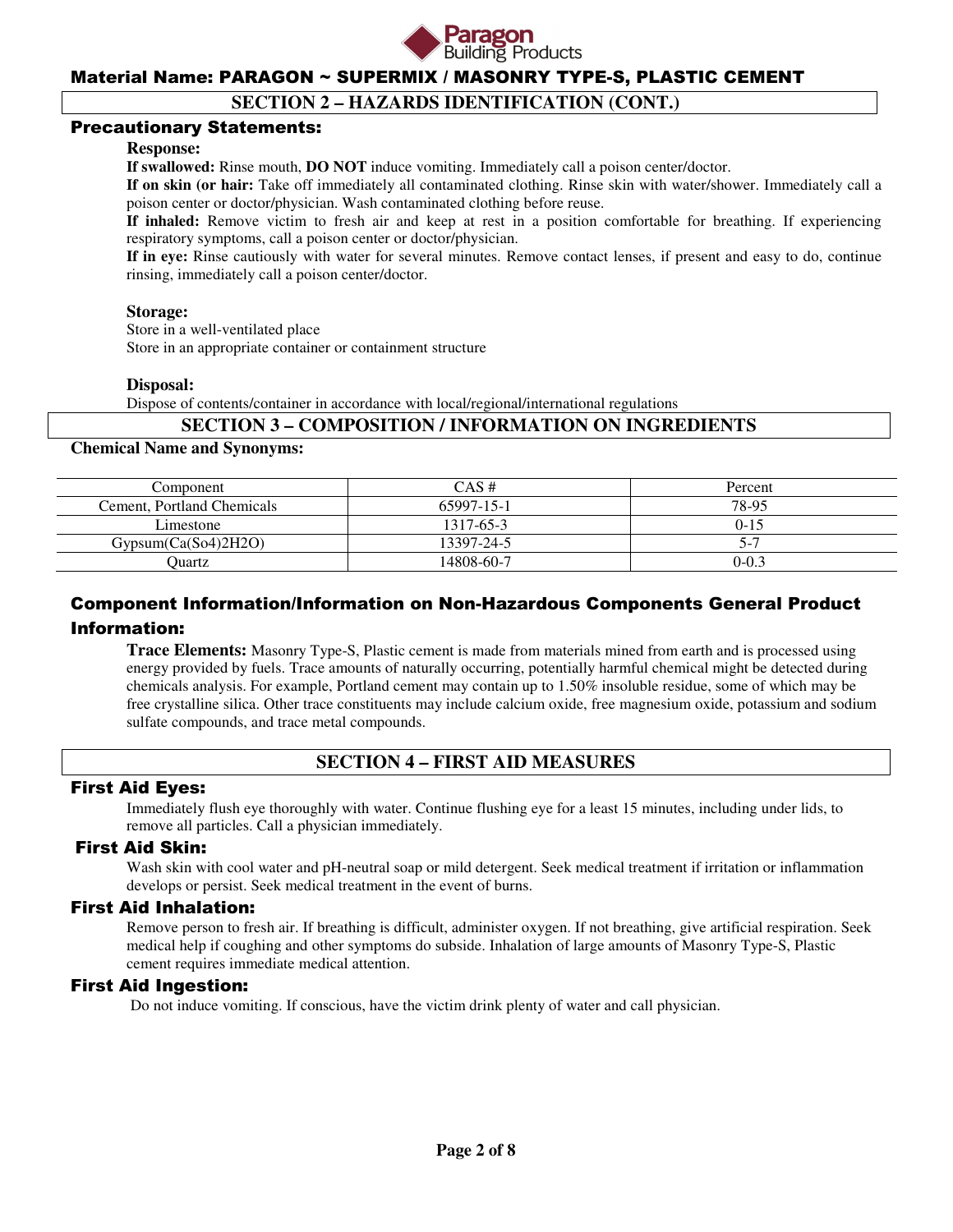

# **SECTION 5 – FIRE FIGHTING MEASURES**

### General Fire Hazards:

See Section 9 for Flammability Properties Non combustible

# Hazardous Combustion Products:

**NONE** 

# Extinguishing Media:

Use appropriate extinguishing media for surrounding fire

### Unsuitable Extinguishing Media:

**NONE** 

### Fire Fighting Equipment/Instructions:

Firefighters should wear full protective gear

# **SECTION 6 – ACCIDENTAL RELEASE MEASURES**

# Recovery and Neutralization:

Stop the flow of material, if this is without risk

### Personal Precautions, Protective Equipment and Emergency Procedures:

Use personal protection recommended in Section 8. Isolate the hazard area and deny entry to unnecessary and unprotected personal.

#### Emergency Measures:

Isolate area, keep unnecessary personal away

#### Environmental Precautions:

Do not attempt to wash Masonry Type-S, Plastic cement down sewers or storm drains

#### Methods for Containment and Clean-up:

Collect dry material using a scoop. Avoid actions that cause dust to become airborne. Avoid inhalation of dust and contact with skin. Scrape up wet material and place on an appropriate container. Allow the material to dry before disposal.

#### Prevention of Secondary Hazards:

NONE

# **SECTION 7 – HANDLING AND STORAGE**

#### Handling Procedures:

Avoid prolonged or repeated breathing of dust. Avoid contact with eyes and skin. Promptly remove dusty clothing or clothing which is wet with Masonry Type-S, Plastic cement fluids and launder before reuse. Wash thoroughly after exposure to dust or wet Masonry Type-S, Plastic cement.

#### Storage Procedures:

Store product in a cool, dry, ventilated area. Protect against physical damage and moisture. Keep Masonry Type-S, Plastic cement dry until used. Normal temperature and pressures do not affect the material.

#### Incompatibilities:

Wet Masonry Type-S, Plastic cement is alkaline, as such it is incompatible with acids, ammonium salts and metal.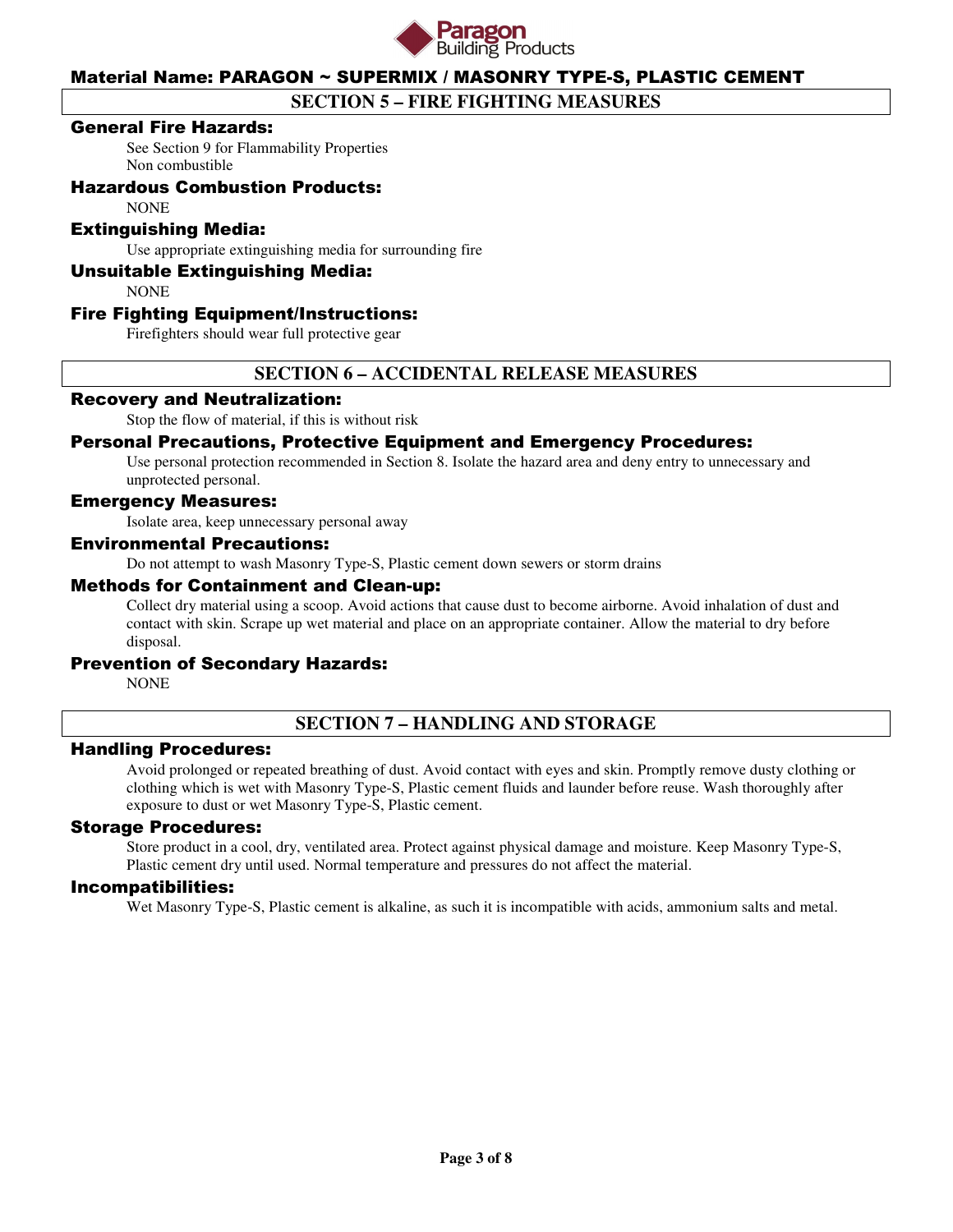

# **SECTION 8 – EXPOSURE CONTROL / PERSONAL PROTECTION**

### Component Exposure Limits:

#### **Cement, Portland, chemicals (65997-15-1)**

 ACGIH: 1m/m3 TWA (particulate matter containing no asbestos and<1% crystalline silica, respirable fraction) OSHA: 15 mg/m3 TWA (total dust); 5 mg/m3 TWA (respirable fraction)

NIOSH: 10 mg/m3 TWA (total dust); 5 mg/m3 TWA (respirable dust)

#### **Limestone (1317-65-3)**

 OSHA: 15 mg/m3 TWA (total dust); 5 mg/m3 TWA (respirable fraction) NIOSH: 10 mg/m3 TWA (total dust); 5 mg/m3 TWA (respirable dust)

# **Gypsum (Ca(SO4).2H2O) (13397-24-5)**

 ACGIH: 10 mg/m3 TWA (inhalable fraction, listed under Calcium Sulfate) OSHA: 15 mg/m3 TWA (total dust); 5mg/m3 TWA (respirable fraction) NIOSH: 10 mg/m3 TWA (total dust); 5 mg/m3 TWA (respirable dust)

#### **Quartz: (14808-60-7)**

 ACGIH: 0.25 mg/m3 TWA (respirable fraction) NIOSH: 0.05 mg/m3 TWA (respirable dust)

### Engineering Measures:

Periodically wash areas contacted by dry Masonry Type-S, Plastic cement or by wet cement fluids with a Ph neutral soap. Wash again at the end of work. If irritation occurs immediately wash affected areas and seek treatment. If clothing becomes saturated with wet cement, it should be removed and replaced with clean clothing.

### Personal Protective Equipment:

#### **Respiratory:**

Use local or general ventilation to control exposures below applicable exposure limits, NIOSH or MSHA approved particulate filter respirators should be used in the context of respiratory protection program meeting the requirements of the OSHA respiratory protection standard [29 CFR 1910.134] to control exposures when ventilation or other controls are inadequate or discomfort or irritation is experienced. Respirator and/or filter cartridge selection should be based on American National Standards Institute (ANSI) Standards Z88.2 Practices for Respiratory Protection.

#### **Hands:**

Where prolonged exposure to unhardened cement products might occur, wear impervious gloves to eliminate skin contact. Do not rely on barrier creams; barrier creams should not be used in place of gloves. Periodically wash areas contacted by wet cement or its dry ingredients with pH neutral soap and water. Wash again at the end of the work. If irritation occurs, immediately wash the affected area and seek treatment.

#### **Eyes:**

Where potentially subject to splashes or puffs of cement, wear safety glasses with side shields or goggles. In extremely dusty environments and unpredictable environments wear unvented or indirectly vented goggles to avoid eye irritation or injury. Contact lenses should not be worn when working with Masonry Type-S, Plastic cement or fresh products.

### **Skin and Body:**

Protection is essential to avoiding potentially severe skin injury. Avoid contact with unhardened Masonry Type-S, Plastic cement. If contact occurs, promptly wash affected area with soap and water. Where prolonged exposure to unhardened cement products might occur, wear impervious clothing and gloves to eliminate skin contact. Wear sturdy boots that are impervious to water, to eliminate foot and ankle exposure.

# **SECTION 9 – PHYSICAL AND CHEMICAL PROPERTIES**

**Appearance:** Gray Powder **Physical State:** Solid **Vapor Pressure:** Not Applicable **Boiling Point:** Not Applicable **Solubility (H2O):** Slightly Soluble **Evaporation Rate:** Not Applicable **Octanol/H2O Coeff:** Not Applicable **Flash Point Method:** None **Lower Flammability Limit (LFL):** None **Auto Ignition:** Not Applicable

**Odor:** None **pH** (in water): 12-13 **Vapor Density:** Not applicable **Melting Point:** Not Applicable **Specific Gravity:** 3.15<br> **VOC:** Not 1 **Flash Point:** None **Upper Flammability Limit (UFL):** None **Burning Rate:** None

**Not Determined**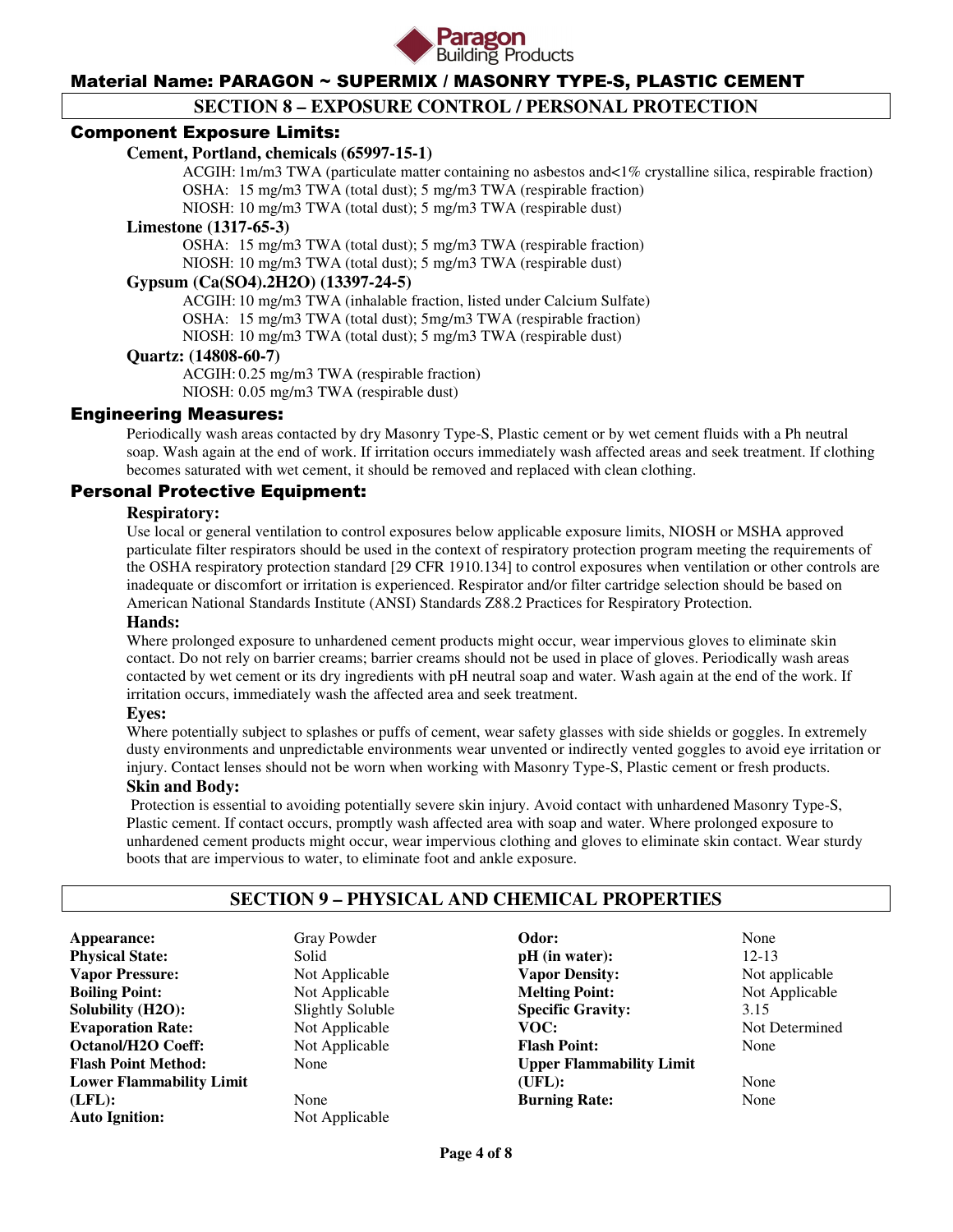

# **SECTION 10 – CHEMICAL STABILITY AND REACTIVITY INFORMATION**

#### **Chemical Stability:**

This is a stable material

#### **Hazardous Reaction Potential:**

Will not occur

# **Conditions to Avoid:**

Unintentional contact with water

### **Incompatibility Products:**

Wet Masonry Type-S, Plastic cement is alkaline, As such it is incompatible with acids, ammonium salts and phosphorous

**Hazardous decomposition:** Will not spontaneously occur. Adding water produces (caustic) calcium hydroxide

# **SECTION 11– TOXICOLOGICAL INFORMATION**

#### Acute Toxicity: **Component Analysis – LD50/LC50**

**Quartz (14808-60-7)**  Oral LD50 Rat 500 mg/kg

#### Potential Health Effects:

#### **Skin Corrosion Property/Stimulativeness**

 Discomfort or pain cannot be relied upon to alert a person to a hazardous skin exposure. Consequently, the only effective means of avoiding skin injury or illness involves minimizing skin contact, particularly contact with wet cement. Exposed persons may not feel discomfort until hours after the exposure has ended and significant injury has occurred. Exposure during the handling or mixing of the dry ingredients in Masonry Type-S, Plastic cement may cause drying of the skin with consequent mild irritation or more significant effects attributable to aggravation of other conditions. Exposure to wet cement may cause more skin effects including thickening, cracking or fissuring of the skin. Prolonged exposure can cause severe damage in the form of (caustic) chemical burn.

#### **Eye Critical Damage/Stimulativeness**

 Exposure to airborne dust during the handling or mixing of the dry ingredients in Masonry Type-S, Plastic cement may cause immediate or delayed irritation or inflammation. Eye contact by splashes of wet cement may cause effects ranging from moderate eye irritation to chemical burns and blindness. Such exposures require immediate first aid (see Section 4) and medical attention to prevent significant damage to the eye.

#### **Ingestion**

 Although inadvertent ingestion of small quantities of wet cement or its dry ingredients are not known to be harmful, accidental ingestion of larger quantities can be harmful and requires immediate medical attention.

### **Inhalation**

 Exposure to Masonry Type-S, Plastic cement in excess of the applicable TLV or PEL (see section 2) may cause or aggravate other lung conditions. The ingredients in Masonry Type-S, Plastic cement may contain trace amounts of crystalline silica. Exposure to these ingredients in excess of the applicable TLV or PEL (see Section 2) may cause or aggravate other lung conditions. Exposure to Masonry Type-S, Plastic cement may cause irritation to the moist mucous membranes of the nose, throat, and upper respiratory system. It may also leave unpleasant deposits in the nose.

# **Respiratory Organs Sensitization/Skin Sensitization:**

 May cause allergy or asthma symptoms or breathing difficulties if inhaled, some individuals may exhibit an allergic response upon exposure to wet cement. The response may appear in a variety of forms ranging from a mild rash to severe skin ulcers. Persons already sensitized mat react to their first contact with the product. Other persons may first experience this effect after years of contact with Masonry Type-S, Plastic cement products.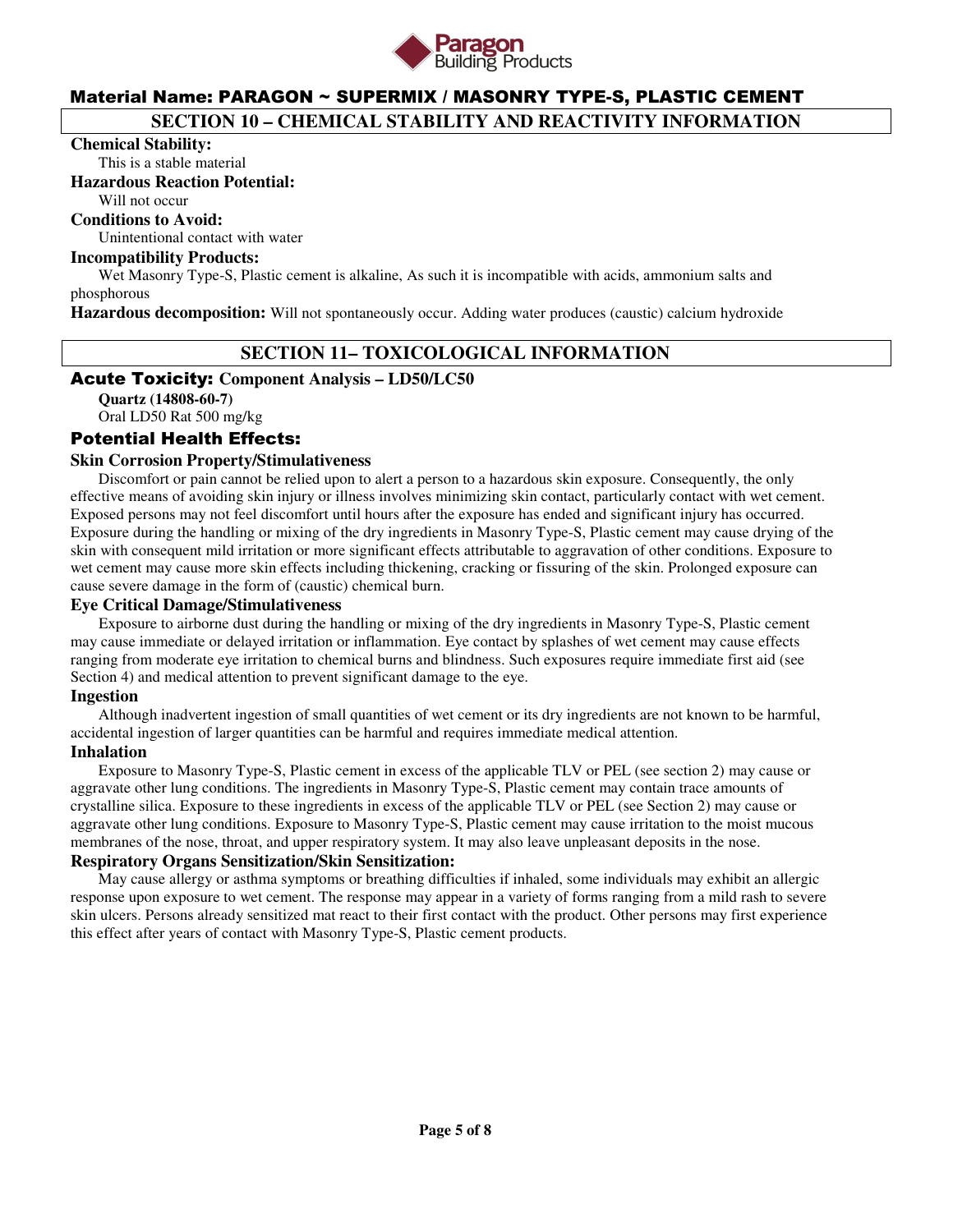

# **SECTION 11– TOXICOLOGICAL INFORMATION CONT.**

# Generative Cell Mutagenicity

This product is not reported to have any mutagenic effects

#### **Carcinogenicity**

#### **A: General Product Information**

May cause cancer: Prolonged and repeated exposure to airborne free respirable crystalline silica can result in lung disease and/or lung cancer! IARC states that crystalline silica in the form of quartz or cristobalite from occupational sources is carcinogenic to humans (Group 1).

#### **B: Component Carcinogenicity**

| ACGIH:              | A4 – Not Classified as a Human Carcinogen                                               |
|---------------------|-----------------------------------------------------------------------------------------|
| Quartz (14808-60-7) |                                                                                         |
| ACGIH:              | A2 – Suspected Human Carcinogen                                                         |
| NIOSH:              | potential occupational carcinogen                                                       |
| NTP:                | Known Human Carcinogen (respirable size) (Select Carcinogen)                            |
| IARC:               | Monograph 100C [2012] (listed under Crystalline silica inhaled in the form of quartz or |
|                     | cristobalite from occupational sources); Monograph 68 [1997] (Group 1 (carcinogenic to  |
|                     | humans)                                                                                 |
|                     |                                                                                         |

#### **Reproductive Toxicity**

This product is not reported to have any reproductive toxicity effects

# Specified Target Organ General Toxicity:

#### **Single Exposure**

This product is not reported to have any single exposure specific target organ toxicity effects

### **Specified Target Organ General**

Causes damage to organs through prolonged or repeated exposure (lungs)

### **Aspiration Respiratory Organs Hazard**

This product is not reported to have any aspiration hazards

# **SECTION 12 – ECOLOGICAL INFORMATION**

#### **Ecotoxicity**

#### **A: General Product Information**

This product is not reported to have any ecotoxicity effects

#### **B: Component Analysis – Ecotoxicity – Aquatic Toxicity**

No ecotoxicity data are available for this product's components

#### **Persistence/Degradability**

No information available for the product

#### **Bioaccumulation**

No information available for the product

#### **Mobility in Soil**

No information available for the product

# **SECTION 13 – DISPOSAL CONSIDERATIONS**

#### Waste Disposal Instructions

See Section 7 for Handling Procedures. See Section 8 for Personal Protective Equipment recommendations

# Disposal of Contaminated Containers or Packaging

Dispose information available for the product

### **SECTION 14 – TRANSPORTATION INFORMATION**

# DOT Information

#### **Hazardous materials description proper shipping name:**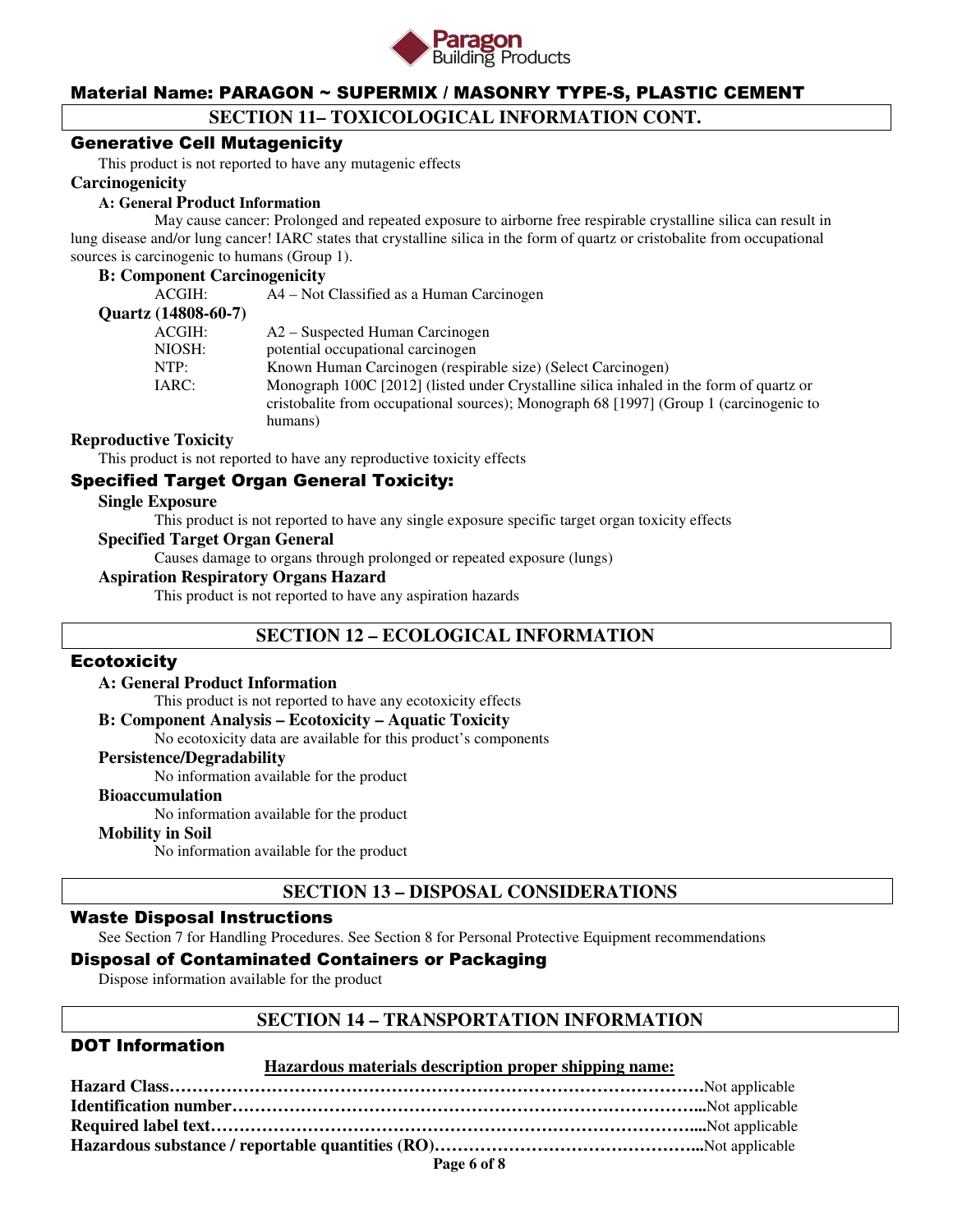

# **SECTION 15 – REGULATORY INFORMATION**

#### Regulatory Information

**US Federal Regulations** 

#### **Component Analysis**

None of this products components are listed under SARA Section 302 (40 CFR 355 Appendix A). SARS Section 313 (40 CFR 372.65), or CERCLA (40 CFR 302.4)

#### **State Regulations**

#### **Component Analysis – State**

The following components appear on one or more of the following state hazardous substances lists;

| Components                  | <b>CAS</b> | CА             | MA             | MN  | N.  | PА  | <b>R</b>       |
|-----------------------------|------------|----------------|----------------|-----|-----|-----|----------------|
| Cement, Portland, Chemicals | 65997-15-1 | N <sub>0</sub> | <b>Yes</b>     | Yes | Yes | Yes | N <sub>0</sub> |
| Limestone                   | 1317-65-3  | N <sub>0</sub> | <b>Yes</b>     | Yes | Yes | Yes | No             |
| Gypsum $(Ca(SO4).2H2O)$     | 13397-24-5 | N <sub>o</sub> | N <sub>o</sub> | Yes | Yes | Yes | No             |
| Ouartz                      | 1408-60-7  | No             | <b>Yes</b>     | Yes | Yes | Yes | N <sub>0</sub> |

The following statement(s) are provided under the California Safe Drinking Water and Toxic Enforcement Act of 1986 (Proposition 65):

WARNING! This product contains chemicals known to the state of California to cause cancer, birth defects, or other reproductive harm.

### **Component Analysis – WHMIS IDL**

 No components are listed in the WHMIS IDL **Additional Regulatory Information** 

#### **Component Analysis – Inventory**

| Component                   | CAS#       | <b>TSCA</b> | CAN         | EEC           |
|-----------------------------|------------|-------------|-------------|---------------|
| Cement, Portland, Chemicals | 65997-15-1 | <b>Yes</b>  | DSL         | <b>EINECS</b> |
| Limestone                   | 1317-65-3  | <b>Yes</b>  | <b>NDSL</b> | <b>EINECS</b> |
| Gypsum $(Ca(SO4), 2H2O)$    | 13397-24-5 | No          | DSL         | No            |
| Ouartz                      | 14808-60-7 | <b>Yes</b>  | DSL         | <b>EINECS</b> |